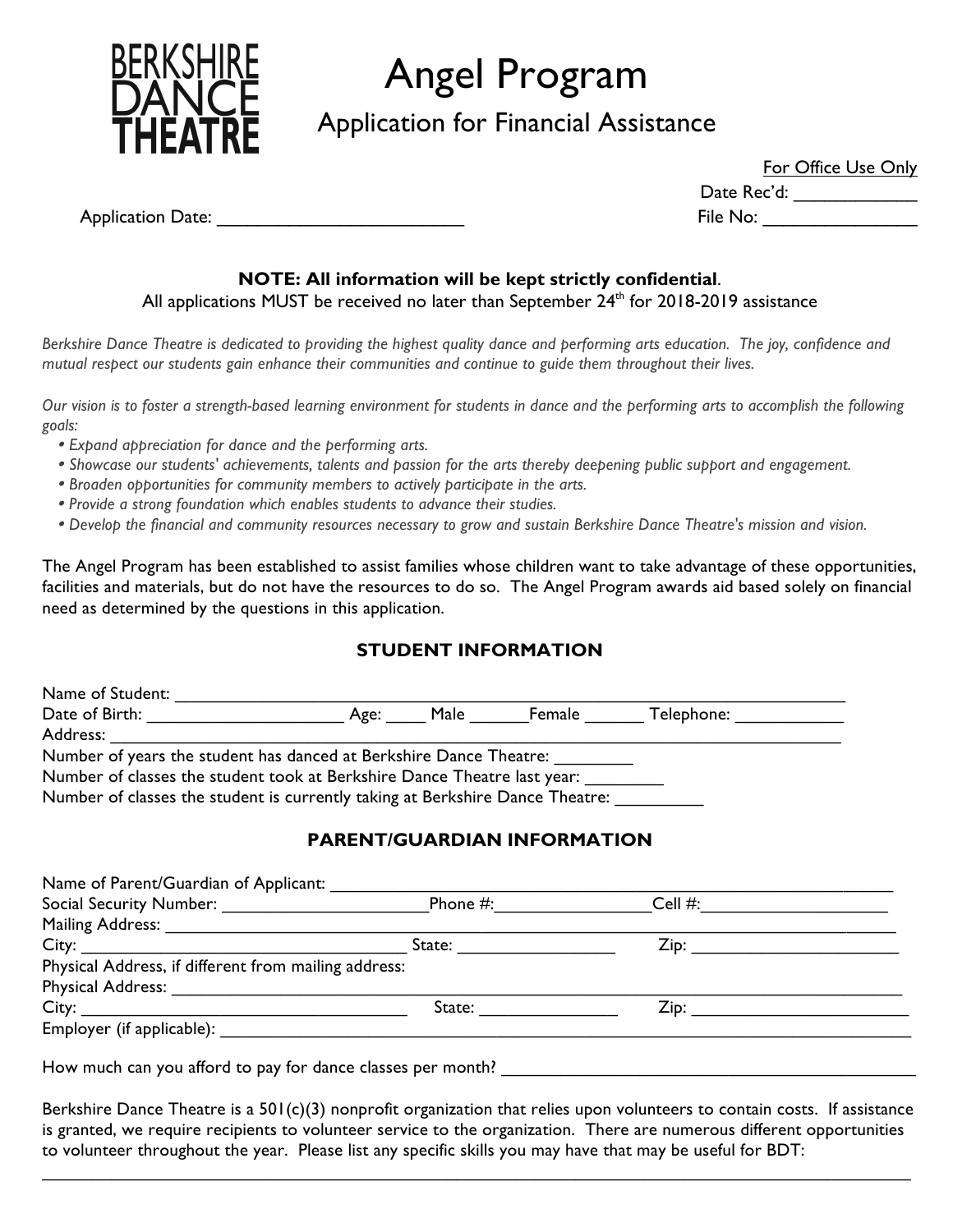# **BERKSHIRE SOURCES OF INCOME**

# Angel Program

# Application for Financial Assistance

The following financial information is used to determine applicant's need for help supporting the student's participation in BDT activities. It will be shown only to the Berkshire Dance Theatre Board of Directors and Executive Director and will not be divulged to anyone else. Additional information may be requested at the discretion of Board of Directors or Co-Directors.

How many people are currently living in your household?

List current sources of **monthly** income for yourself and for other members of your household and please attach a copy of the household paystubs:

| <b>NAME</b><br>(LIST ONLY HOUSEHOLD MEMBERS WITH<br>INCOME) | <b>GROSS</b><br><b>INCOME FROM</b><br><b>WORK BEFORE</b><br><b>DEDUCTIONS</b> | WELFARE,<br><b>CHILD</b><br>SUPPORT,<br><b>ALIMONY</b> | PENSIONS,<br>RETIREMENT,<br><b>SOCIAL</b><br>SECURITY, SSI,<br><b>VA BENEFITS</b> | <b>ALL OTHER</b><br><b>INCOME</b> |
|-------------------------------------------------------------|-------------------------------------------------------------------------------|--------------------------------------------------------|-----------------------------------------------------------------------------------|-----------------------------------|
|                                                             |                                                                               |                                                        |                                                                                   |                                   |
|                                                             |                                                                               |                                                        |                                                                                   |                                   |
|                                                             |                                                                               |                                                        |                                                                                   |                                   |
|                                                             |                                                                               |                                                        |                                                                                   |                                   |
|                                                             |                                                                               |                                                        |                                                                                   |                                   |

Do you have liquid assets, in bank accounts, investment accounts or otherwise available to you now the total value of which exceeds \$1,000? Yes \_\_\_\_\_\_ No \_\_\_\_\_

Do you or does the student, any member of your household or any parent of the student receive any of the following forms of public assistance. If so, please provide a copy of the appropriate documentation for such assistance. When providing documentation, **PLEASE** only list the last **four digits of your social security number.**

1. Fuel assistance  $\overline{Y}$  Pes \_\_\_\_\_ No \_\_\_\_\_ 2. Social Security Disability Benefits Tes Tes No Tes 3. Reduced or free school lunch assistance Yes \_\_\_\_\_ No \_\_\_\_\_\_ 4. Welfare Assistance (of any kind)

## **RESIDENCE**

| Do you OWN | or RENT                                        | the home in which you and the student are living?                                                   |
|------------|------------------------------------------------|-----------------------------------------------------------------------------------------------------|
|            |                                                | If owned, what did you pay for or what is the present value of your home (whichever is higher)? $\$ |
|            | What is the current mortgage on your home? $\$ |                                                                                                     |

I promise that all information on this application is true and that all income is reported. Failure to accurately report all information may lead to my child being disqualified from receiving aid. This application must be completed in full in order to be considered.

| Print<br>.<br>'Name. |        |
|----------------------|--------|
| Sign<br>ame.         | -Cate: |